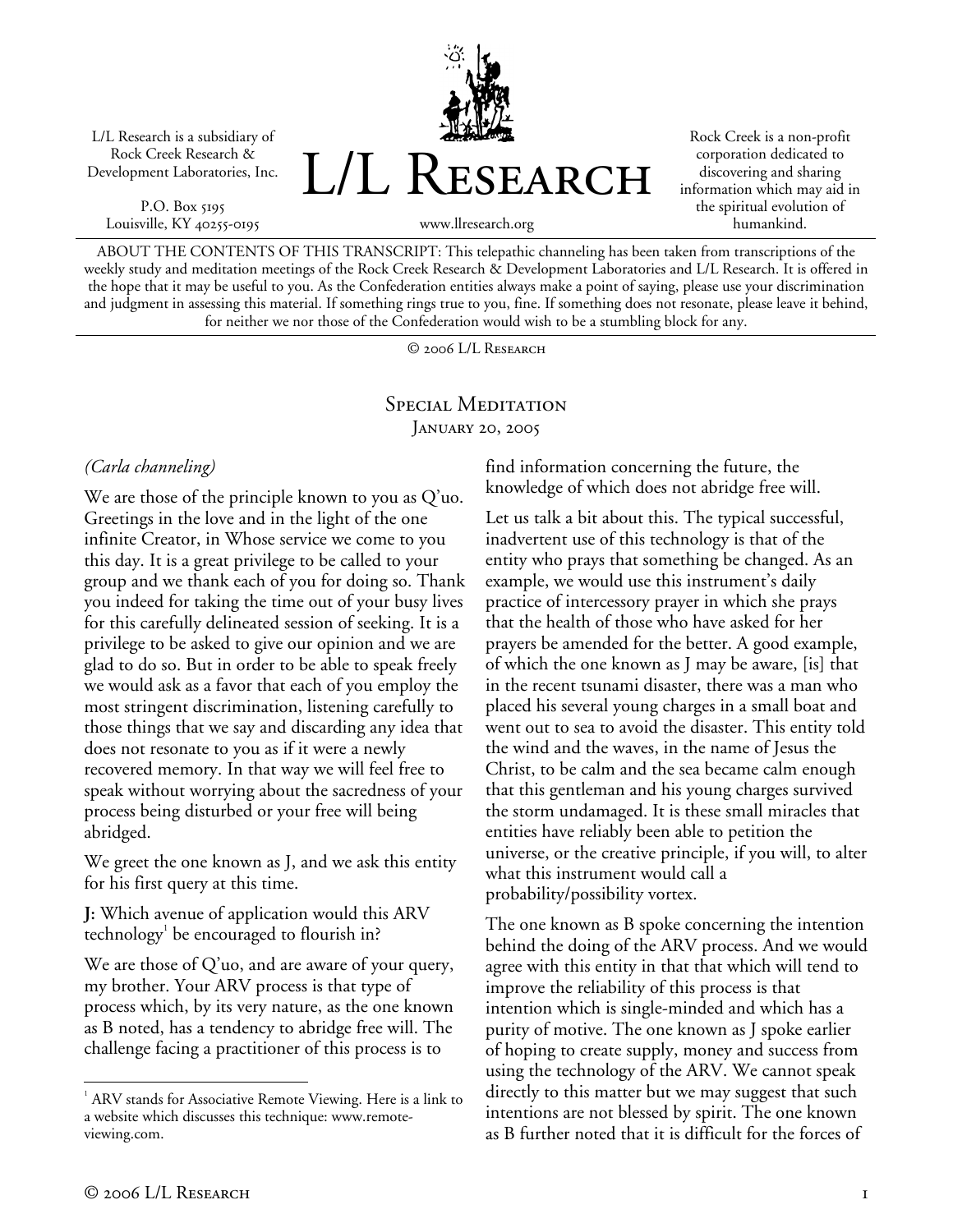spirit even to understand the concept of supply or money, and this is also accurate.

The efforts, therefore, as they stand, offer a paucity of value which is recognizable to the forces of spirit. In order to create a better flow of energy for the one known as J, therefore, it is well to re-imagine or reconfigure those forces within the one known as J which are gathered together in order to do this work. The entity sees itself in a certain way, let us say, and re-imagining or reconfiguring the way the one known as J sees itself will be the most fundamentally helpful change in terms of improving the reliability of this process when it is used.

May we answer you further, my brother, on this point?

**J:** No, I think that's adequate. Would you please describe the proper ritual for entrance/exit for this process?

We are those of Q'uo, and we are aware of your query, my brother. We thank you for having the creativity and the imagination to ask this question. It is not a question that we can speak to specifically. However, we can talk about how the one known as J may configure his environment by speaking in terms of that which this instrument has done to create for herself a satisfactory environment in which to do sacred work.

First of all, note that this instrument intends a very simple and single-minded thing when she comes to the channeling process. She is placing herself in service to the one infinite Creator and she is defining carefully the way in which she will enter her workspace to do this service. She gathers about herself the artifacts of her faith. The artifacts which were about her during the contact with those of Ra lie within the room in which each of you is sitting at this time and these artifacts are familiar and dear to her, have been handled by her, and have meaning to her beyond the occasion of this particular session. The chalice, the incense, and the Bible open to the phrase, "In the beginning was the Word," all have a deep heart connection for this instrument. And they constitute to her, in a metaphysical rather than a physical way, a symbolic but very real safety. She rests her spirit amongst the artifacts of her faith. It is a reassurance on a subconscious level, and, in the context of her work, there is an implicit acceptance of her values by those who sit in circle with her. All of these aspects of the artifacts around her, therefore,

act as a safety net so that she is able to feel quite free to let go and respond with very pure focus to the process of the channeling.

For the one known as J, these artifacts would not create any sort of safety net. And the challenge, therefore, for the one known as J is to identify within himself the very heart of faith for him. Faith is not a belief in anything and the artifacts that comfort the one known as J need not be religious at all. They need to create an ambience of emotional safety.

When one identifies one's faith, it can be done in many, many ways. The thinking along the lines of what to surround the self with needs, however, to be done with the heart, rather than the mind. For what you are looking for here is that which resonates within your deep mind. This is not necessarily a mind that resonates like any other; it is not necessarily going to resonate to spiritual or religious artifacts. Consequently, we would encourage the one known as J to spend some time thinking not about artifacts but about where the center of faith is for you. Where is that place within you that knows beyond any doubt that all is well and [is] that which is right and good and appropriate?

The whole question of doing this spiritual work does revolve around what the work is. Is it spiritual work? To this instrument, all things are sacred and all work is spiritual. What is your take on this reality? The more that you are able to penetrate the surface of your personality and move into the sacred space of your own heart, the better able you will be to consider this question. It would be our observation that there has been a lack of awareness on the part of the one known as J that there is an issue of whether or not this work is spiritual, whether or not this work is sacred. The forces of the Creator open to those who have realized the shape of their own sacredness and who have envisioned what it is they wish to do in terms of spiritual learning and spiritual service. Attempting to do this kind of work while personally unpolarized or weakly polarized is as one attempting to use electricity but finding a tremendous amount of resistance on the system that keeps the power from functioning well.

We would like to address the techniques for entry and exit of the sessions to some extent at this time.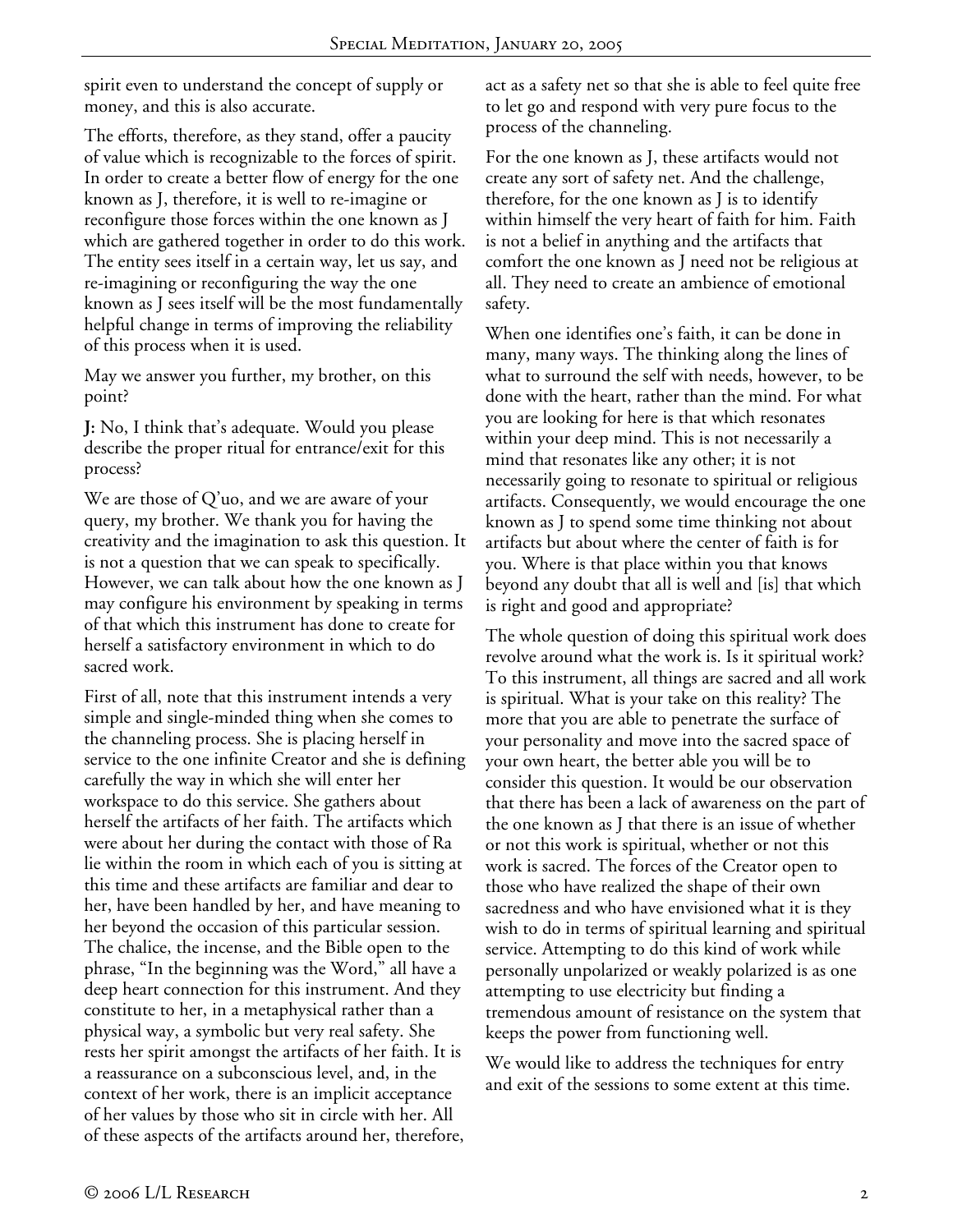This instrument was used to doing a ritual called the banishing ritual of the lesser pentagram $^2$  in order to prepare the place of working when this instrument and the group of which she was a part were doing trance channeling sessions. For conscious channeling, this instrument tunes itself by singing, praying and doing mental exercises designed to deepen the state of focus and to call the forces of spirit which she wishes to accompany her as she does her work.<sup>3</sup>

We can reliably recommend any form of tuning that the one known as J finds helpful and comfortable. It may not be the banishing ritual of the lesser pentagram. It might not be praying, as such. However, it is well to think of the self as a crystal that transmits and receives energy much as a radio. You are, shall we say, not a power source but that through which power passes. You may tune the field of your consciousness just as you would tune a radio to get the station that you want. This instrument tunes asking for the highest and best contact that she can carry in a conscious, stable manner of the energy of Jesus the Christ. It is a very specific request and therefore she is able to tune fairly accurately although she has no technical or specific knowledge of what she is doing. This tuning process is very helpful and we think that the one known as J may benefit from considering well what the tuning would be to reach the source that this entity wishes to reach.

At the end of a session of working, we would describe the conditions as being that you have gathered energy of a certain kind. It is light, but what is the color, what is the nature, what is the texture, of this light? We would encourage thinking upon this. In the model that this entity has of her own sessions, she sees the people in the group creating a force field or an energy field by their commingled energies and she sees light being pulled into that temple that has been created by the arching energies of the circle. At the end of each session she verbally requests that everyone release that light back to the Creator. This, in a metaphysical fashion, cleanses the physical and metaphysical local area of

the work that has just been done and returns the energy of the place to its neutral, worldly vibration.

It is well, whatever the ritual developed be, that it be seen as a cleansing and closing that is specifically sacred or spiritual in nature. Indeed, all of our recommendations have to do with investing this process with polarity or with the energy of love, so that the entity J, doing this work, is engaged and fixed into the process in a specifically spiritual or sacred way.

May we answer you further, my brother?

**J:** No, that is adequate. The next one is: Can you please help me in setting my overall intent for working with the ARV process?

We are those of Q'uo, and are aware of your query, my brother. We were speaking just now of setting an intention that was framed in spirituality. May we say that the concept of spirituality or sacredness is generally far too limited by peoples' concept of spirituality. Spirituality is not necessarily religiosity at all. It does not necessarily have any of the trappings of place or ritual. The heart of spirituality is caught up in an entity's definition of self.

When an entity begins to look into the nature of the self, worlds begin to open to him. We would encourage the one known as J to spend time daily asking the question, "Who am I?" And then allowing a lack of thinking or unnecessary motion. This could be in meditation, so called; this could be very fruitfully done in a natural setting. But whether it is formal meditation or walking in nature, the goal here is to free the mind from content and to allow it to be empty. Into this environment, just as into an empty cup, may come content that is immeasurable by words, and the nature of the self is something that is beyond words. This is why silence is the best environment in which to receive some of the deeper answers that you seek at this time.

Framing your intention sounds as though it is a matter of identifying your goal. And the one known as J has explained that there is no specific goal to this process: it is a process that can be used for many different goals. However, the one known as J has said repeatedly that he wishes to be helpful, to be of service using this technology, using this ARV. And this is the direction in which we would suggest that the one known as J move in his thinking. It is helpful to realize that the goals that are blessed by

 $\overline{a}$ 2 As found in William E. Butler's book, *The Magician, His Training and His Work*. 3

 $3$  Carla calls on the Holy Spirit, the Creator, Jesus the Christ and the Archangels while tuning for each session.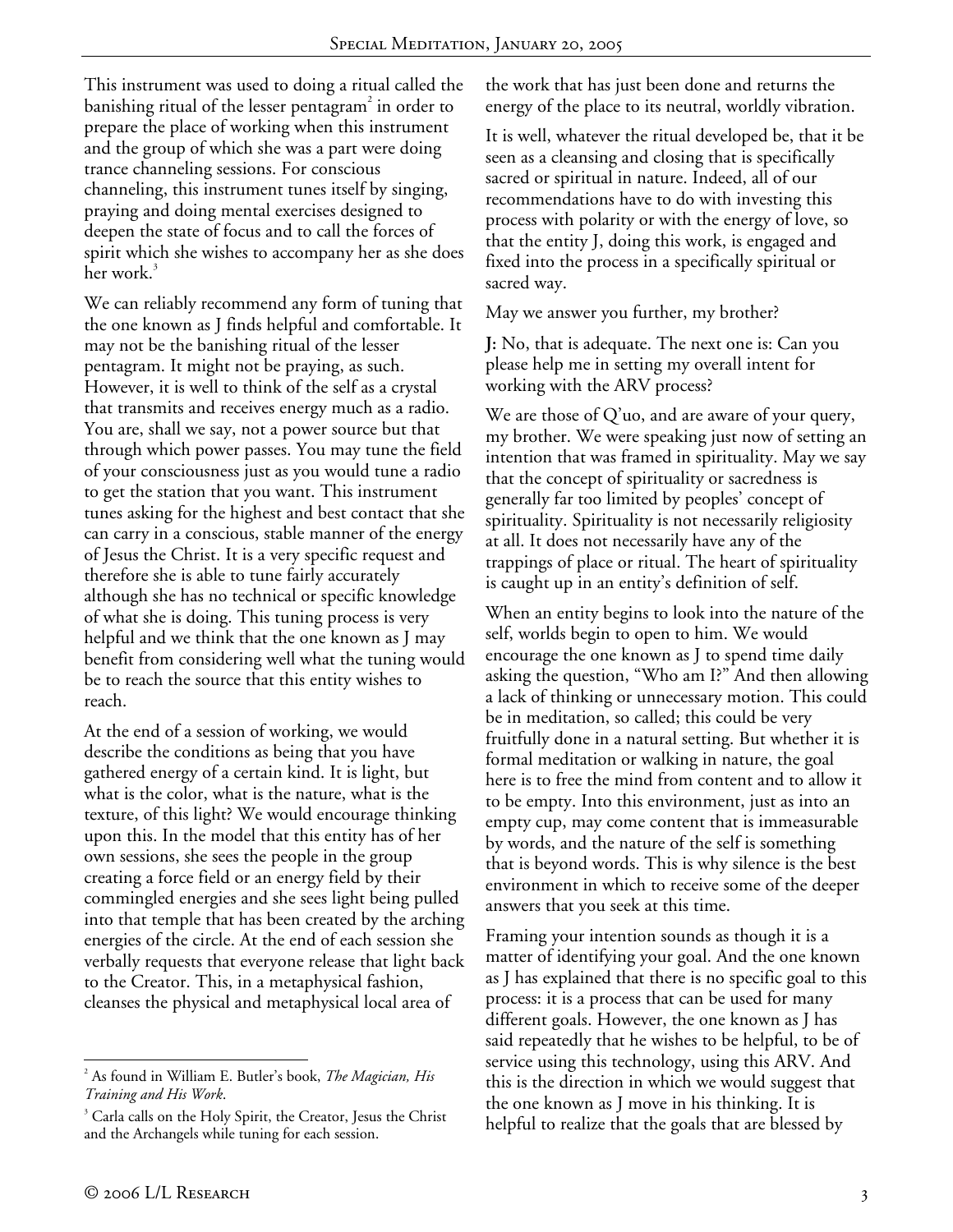the forces of spiritual guidance are those goals in which the intention has been carefully crafted and focused towards helpfulness, compassion, kindness and other ways of describing the attributes of unconditional love.

A magician, so-called, is one who attempts to create changes in consciousness by his will. And, in a literal sense, the ARV protocols are a type of magic, in that sense. The question is, is it positive, neutral or negative in its intention? Examining an intention such as creating money, it may be seen that the polarity of that intention is mixed. There are positive aspects to wishing to have money in order to do good. Yet, there is the subtext of service to self. And this instrument has often said, in terms of attempting to make money from service, that she would prefer to remain poor in order that she is able to donate her work and keep the forces of money from it. This instrument has moved forward from that absolute goal of taking no money in that she is now doing sessions such as this one in which she does indeed accept funds although these funds are passed directly into the L/L Research coffers so that she is not personally gaining in any way, shape or form from doing spiritual work.

This is a worthy attitude in that it frees this instrument from any mixed polarity as she approaches the channeling. It is difficult, if not impossible, to conceive of an absolutely pure intention, as human entities are forever mixed in that their nature is 360 degrees of all that the Creator created. Consequently, each entity has a shadow side that is just as powerful and just as articulated as the positive or sunny side. As you ask yourself, "Who am I?" you shall more and more begin to see that you are everything and every quality. And then the question becomes, "What configuration or arrangement of these energies lies within your being?"

It is the goal of each entity throughout incarnation to penetrate more and more the surface teachings that have created a false self. The self as brought up by parents and teachers and other authority figures contains a great deal of material that is imagistic and it is as though you hold to yourself old images of self that are not current. As you learn more about yourself, you will find some of these false images or parts of self falling away and this will help you to

clarify your nature and therefore your basic intention.

May we answer you further on this point, my brother?

**J:** No, that's adequate. You may have already touched on some of this but I'll ask the question anyway. Is there a proper physical alignment in compass degrees that the viewer must position himself to gain a better signal of the target he is trying to describe?

We are those of Q'uo. We are aware of your query. Thank you, my brother, for that question. We gaze at that which we can share without abridging free will. We are able to share the suggestion that a north/south alignment is helpful as is an east/west alignment. Lining up with north and south orients you to the dynamic betwixt air and water. Lining up east and west orients you to the dynamic between earth and fire. Either orientation is generally helpful and it may occur to the one known as J that in various applications one or the other alignment might be preferable. But we would suggest that using the cardinal directions is a good idea.

Further, we give this instrument the vision of the body being off of any ground and somewhat reclined as if this instrument were to lie back in the reclining chair so that there is a comfort level that is quite high. We might suggest that it is perhaps more helpful to cleanse the area in some metaphysical way than to be concerned with position or placement.

There are two other elements we would suggest as being helpful. And that would be to choose times of working in which there is what this instrument would call the full moon or near the full moon, as those energies involved at that time that are strong are those energies that are helpful for this work. We might also suggest that this entity find the necessary information concerning the eighteen-day spiritual cycle and determine the nature of his own eighteenday cycle so as to avoid those times in which …

## *(Side one of tape ends.)*

## *(Carla channeling)*

… the energies are moving from low to high or high to low and are in a critical, unstable condition.

May we answer you further on that point, my brother?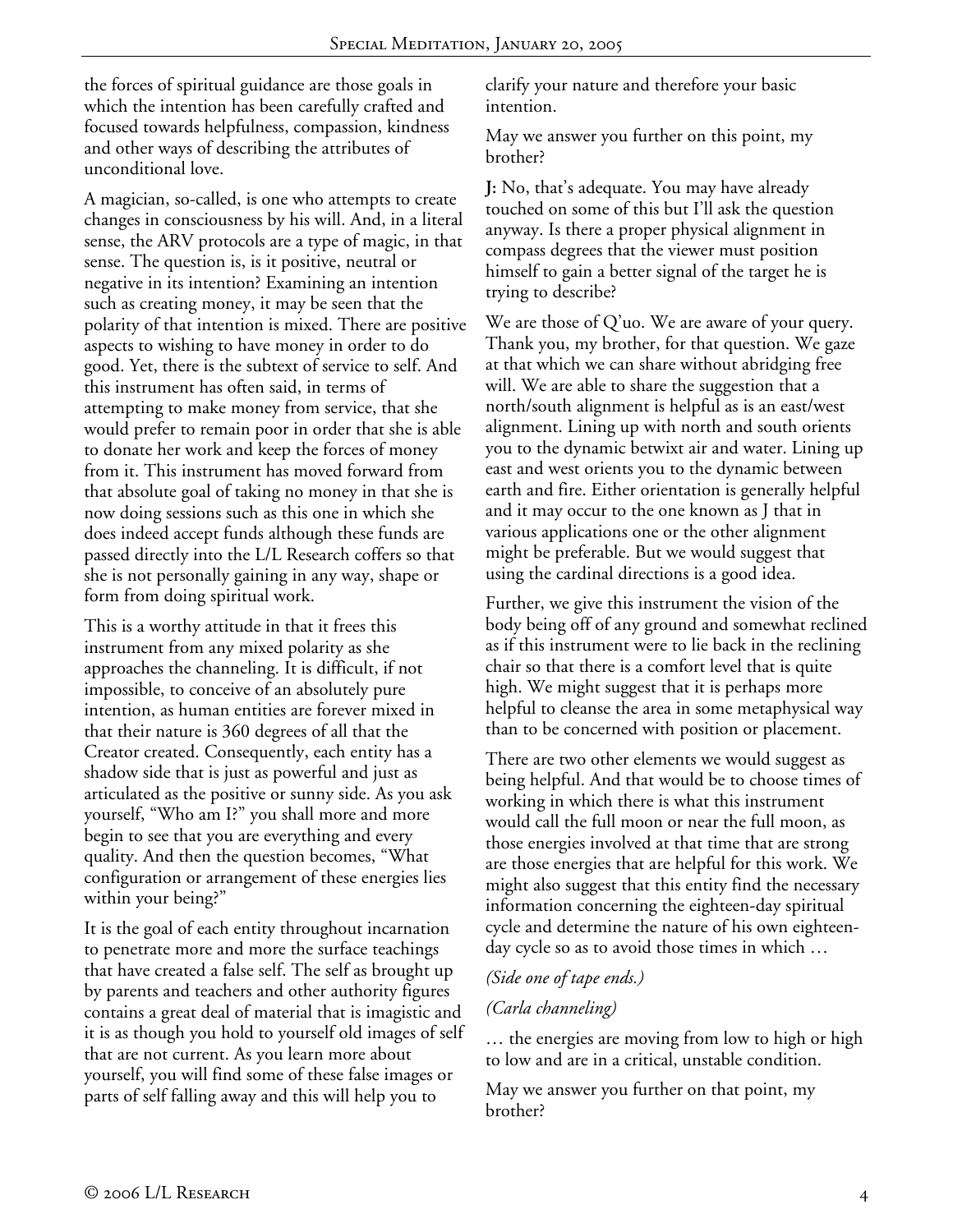J: No, that is fine. Thank you. Could you describe a few characteristics of a suitable coworker for me, please?

We are those of Q'uo, and are aware of your query, my brother. We are certainly able to describe to you some characteristics that would be helpful for you to consider in a coworker. But we would say first of all that there are times when an entity is creating roadblocks for himself and in this wise the one known as J has inadvertently created a block to finding that perfect partner in that the one known as J has not surrendered to his own deeper nature. It is difficult for us to give this instrument words that can reveal what we mean but it is as though the one known as J has locked a door against himself. The key to that door is a question or a hunger and we cannot give the one known as J this question or develop within him this hunger, yet it is within him and it is strong within him at this time and thusly we would suggest to the one known as J the value of love.

This is a key word and it is almost meaningless when said because it has been so abused. But the very nature of each entity in creation is love. The very nature of the Creator is love. All the energy, no matter what it looks like in creation, is some form of love. When the one known as J has found this hunger and has asked this question, rather than being a being standing outside his own heart he will be in that sacred space of his own heart. And it is from that place that life and love open up. We do not mean to be cryptic but if one's nature is love and if the question has to do with love and if the place inside the heart is described as unconditional love than perhaps we have offered you the help that we can offer you here.

Characteristics of a helpful coworker are: intelligence, self-awareness, humor and most of all, faith. If you can find someone who is faithful, gullible and open, then you will have done very well. However, we would suggest to the one known as J that, just as the one known as B has said, that entity will be drawn to you when the time of waiting is over. There will not be any need to find or seek out such an entity. Rather, the two of you will come together naturally just as has happened with each of those who has gathered at L/L Research. Each connection was the result of a process of like

attracting like and as this instrument said earlier, the group was brought together by the Law of One.

Place your energies in self-disclosure and deep honesty as you peer within a self that is cunningly made to deceive as well as reveal. The process of getting to know the self takes all of the persistence that the one known as J has in abundance. It is an incarnationally long task. However, we feel that the one known as J will be surprised at how quickly things change once he is involved in the process of self-knowledge on a conscious basis. The universe is geared to respond to the questioner of self.

May we answer you further on that point, my brother?

**J:** No, that is fine, thank you. Next question: Will I be allowed to be successful with the ARV?

We are those of  $Q'$ uo, and are aware of your query, my brother. We do not find that this is a question that we are able to address and therefore we will simply pass. We apologize for the lack of information here.

**J:** Okay, another question that I have: Will A play a role in my future?

We are those of Q'uo, and are aware of your query, my brother. And once again we find that this is not an area in which we feel we can be useful to you. Is there a further query, at this time?

**J:** No, there is not.

**B:** Q'uo, when you referred to the directions, north, south, east and west, are you referring to the magnetic compass points or the rotational poles.

We are those of Q'uo, and are aware of your query, my brother. We were referring to magnetic rather than rotational values.

**B:** Thank you. *(To J.)* Anything else?

**J:** I have one further question, if you'll take a shot at it. There were blue lights, dim rectangles, on my ceiling two weeks ago when I woke up. Could you tell me what they were?

We are those of Q'uo, and are aware of your query, my brother. We find that in the work that you are doing you have opened for yourself gateways into various points within what this instrument would call the chakra system. And there are various ways of seeing elements of space and time within those